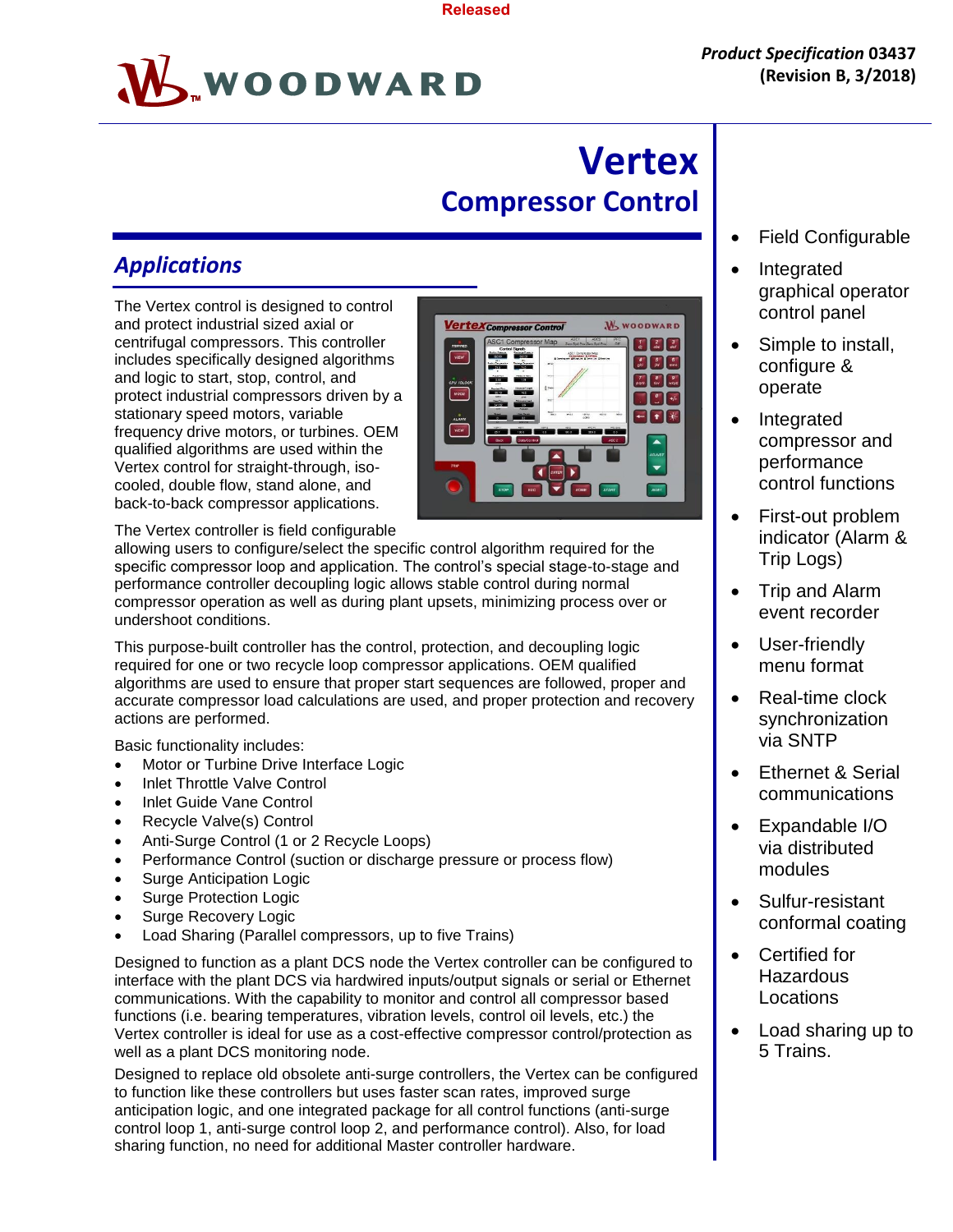### *Description*

The Vertex control is packaged in an industrial hardened enclosure designed to be mounted within a system control panel located in a plant control room or next to the compressor. The control's user-friendly front panel serves as both a programming station and operator control panel (OCP). This user-friendly front panel allows engineers to access and program the unit to the specific plant's requirements, and plant operators to easily start/stop the compressor and enable/disable any control mode. The controller's 8" graphical display allows operators to view actual and setpoint values from the same screen, simplifying compressor operation.

The control's front panel serves as both a programming station and operator control panel (OCP). Password security is used to protect all unit program mode settings. The controller's 8" graphical display allows operators to view actual and setpoint values from the same screen, simplifying turbine operation.

Ethernet and serial communications allow users to easily connect the Vertex in to plant or process control system. All controller inputs, outputs, and statuses can be monitored and all start/stop or enable/disable commands can be given through industry standard Modbus TCP or OPC protocols. The Vertex control uses SNTP (synchronized network time protocol) over Ethernet to allow users to synchronize the control's real-time clock to the plant distributed control system.

Compressor and motor interface input and output-wiring access is located on the controller's lower back panel. Un-pluggable terminal blocks allow for easy system installation, troubleshooting, and replacement. Optionally users can increase the number of inputs and outputs signals to/from the Vertex control by connecting RTCNet distributed I/O nodes to the controller's CAN communication ports and configuring the control to use the connected distribute inputs and outputs. The following additional I/O signals can be connected to the Vertex control via CAN communications:

- (16) 4-20mA input channels and (4) 4-20mA output channels (via 2 RTCNet AIO module)
- (8) RTD signals (via 1 RTCNet RTD module)
- (16) Discrete Inputs (via 1 RTCNet DI module)
- (16) Relay output drivers (via 1 RTCNet DO module)

The Vertex controller includes the following PID control & protection functions:

- Performance Control PID
- Performance Limiter PID
- Anti-Surge PID Control
- Rate PID Control
- Boost (open-loop backup line response)
- Surge Recovery
- Surge Minimum Position
- Start, Purge, Stop, Shutdown, & Zero Speed Sequencing Positions
- Alarm & Shutdown Logic
- Load sharing among 5 trains with no additional hardware for Master Controller.
- Easy Load sharing setup. (Plug and Play configuration).

Optionally users can utilize Woodward's RemoteView software program with the Vertex control to function as a remote operator control panel and or engineering station. This software program once loaded onto a remote computer or touch panel, allows the user to perform all of the Vertex control's front panel display functions (monitor, operate, tune, and configure) on the respective computer or touch panel. Password based login level security is utilized with this software program to allow users to manage what functions they want the remote panel user to have.

The Vertex controller includes a suite of service tools to allow users to perform the following functions:

- Upload configuration settings files from the Vertex to save on another device
- Download configuration settings files to the Vertex
- Download and view DataLog files
- View real-time or saved trend files

|                                                                                                                                                                                                                                                                                                                                                                                     | <b>Custom Trend</b>                             | 250 ms                                                | User Level: Configure<br>Mode: Operation |
|-------------------------------------------------------------------------------------------------------------------------------------------------------------------------------------------------------------------------------------------------------------------------------------------------------------------------------------------------------------------------------------|-------------------------------------------------|-------------------------------------------------------|------------------------------------------|
| <b>Vertex Compressor Control</b><br><b>W</b> WOODWARD<br>ASC1 MiG2<br>$\frac{1}{2}$<br>Overview<br>Zuiz Bod Pos Zuiz Bod Pos<br>$\ddot{\mathbf{e}}$<br><b>TRIMPED</b>                                                                                                                                                                                                               | 3000.0-10. -10. -200.0-102.0-                   |                                                       |                                          |
| <b>Live See</b><br>view<br>$-100$<br>AMC/L<br><b>Committee of Original</b><br>Concrete a Office<br><b>Link Branch</b><br>$\sim$<br><b>Anne Feater - Henry Ferrers</b><br><b>Autor Texas - Campy Person</b><br>$-140.0$<br>$-340$<br>$-3011$<br>1000                                                                                                                                 | 3260.0 T6.0 -76.0 -0.50.0 - 76.5                |                                                       |                                          |
| nev<br>CRU KN.OCK<br><b>DOTE</b><br>$rac{1}{2}$<br>Law Science Consulting<br><b>STORY SERVICE</b><br><b>B</b> wave<br><b>STEP OF</b><br>$-210$<br><b>MODE</b><br>$\approx$<br><b>DASK!</b><br>密<br><b>NOW!</b><br><b>Carterwise Av</b><br>$\frac{6.0 \text{ m/s} }{1.0 \text{ m}}$<br><b>T.Thistory</b><br>$-960.0$<br>$-100$<br><b>Editor</b><br><b>CARDS</b><br><b>CONTRACTOR</b> | 1500.0 82.0 83.0 800.0 \$1.0                    |                                                       |                                          |
| <b>PERMIT</b><br><b>TANK</b><br><b>All Marketing</b><br><b>STARTED</b><br><b>ALARM</b><br>$-0.01$<br><b>Police</b><br><b>Distant</b><br>PE OID<br>view<br>$-105.0$<br>2000<br>$\overline{\phantom{a}}$<br><b>COL</b><br>100.0<br>$-29.7$<br>Controller<br>Back                                                                                                                      | 150.0 28.0 23.0 - 80.0 26.6<br>an s             |                                                       |                                          |
| $\blacktriangle$<br><b>ADJUST</b>                                                                                                                                                                                                                                                                                                                                                   | are and ced are.<br>$00 + 0.0454$               | 11:35:09<br>11:25:24                                  | 11:25:29<br>11:20:54                     |
| <b>TRIP</b><br>$\overline{\phantom{a}}$<br><b>ENTER</b>                                                                                                                                                                                                                                                                                                                             | ASC1 Valve Demand #ASC1 WSPV<br>26.03<br>100.00 | Il Performance Valve Demand Il Motor Clurrent<br>0.00 | Speed<br>0.00<br>0.00                    |
| <b>RESET</b><br><b>START</b><br>$_{esc}$<br><b>STOP</b><br>HOME                                                                                                                                                                                                                                                                                                                     | <b>Settings</b><br>Back                         |                                                       | Pause.                                   |

**Figure 1. Example RemoteView Screens**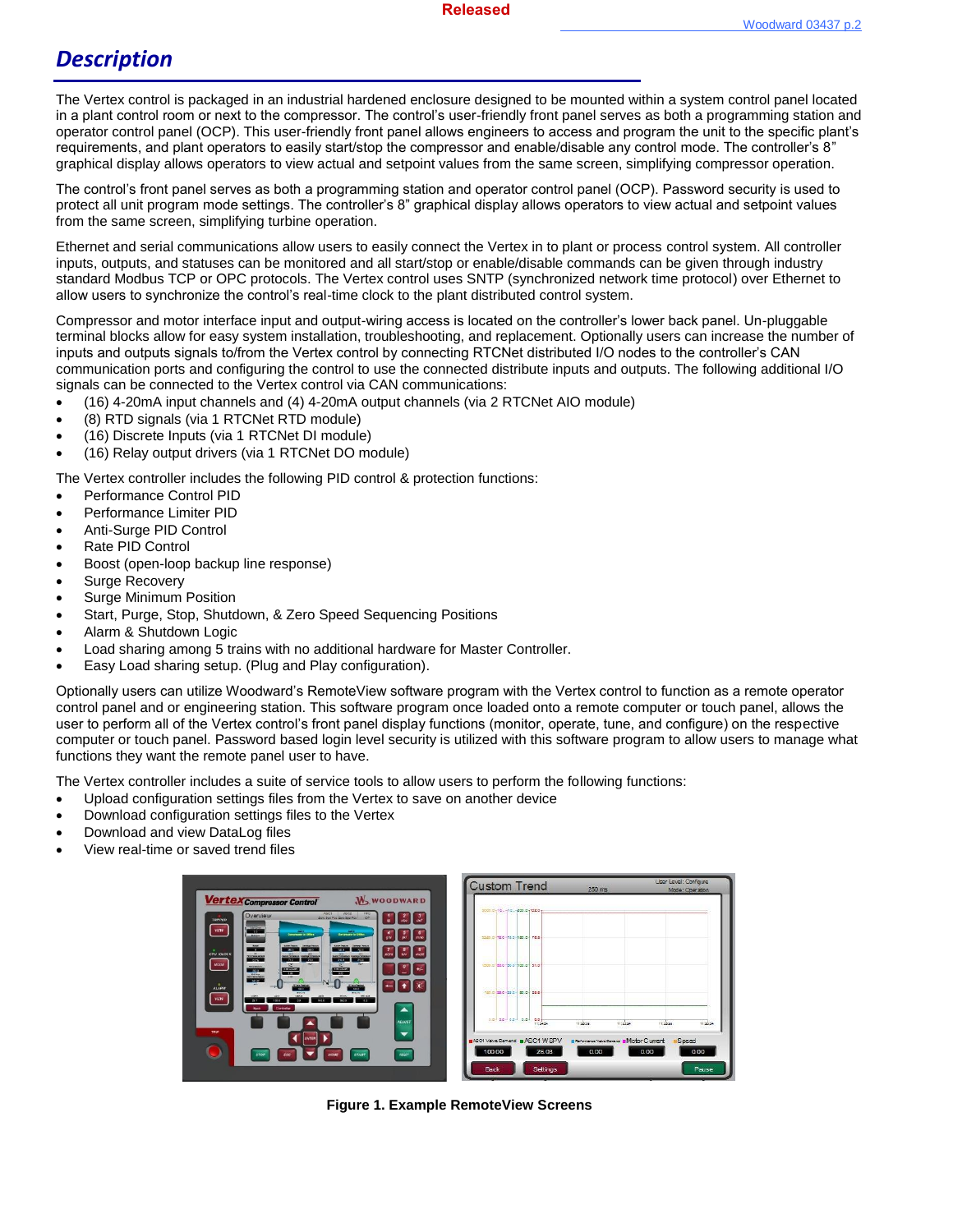# *Specifications*

**Cost-Effective Design**—The Vertex control is designed to function as the compressor control, performance control, anti-surge control, system sequencer, operator control panel, and first-out indicator. This encompassing design minimizes external system devices as well as system installation, wiring, and troubleshooting.

This field configurable controller allows major functional changes to be made at site, often by knowledgeable plant personnel, and minor functional changes to be on-line as process changes require. The Vertex control's first-outindicator logic indicates internal as well as external system related alarm and shutdown conditions, greatly simplifying and reducing system troubleshooting.

**Communications**—The Vertex control can communicate directly with plant Distributed Control Systems and/or operator control panels, through four Ethernet ports using Modbus TCP or OPC communication protocols, or via one serial Modbus port. The single serial port supports RS-232 or RS-485 communications using ASCII or RTU Modbus protocols.

Communications between the Vertex and a plant DCS can also be performed through hardwired connections.

Internal communication between Vertex units for Load sharing communication is through UDP protocol.

#### **System Protection**

- Anti-surge protection (1 or 2 recycle loops)
- Boost (open-loop backup line response)
- Surge Detection
- Surge Recovery
- Surge Minimum Position
- First-out Indication (alarm & trip inputs)
- Bearing temperature alarm and trip settings
- Compressor vibration alarm and trip settings
- Control CPU & memory failure detection logic
- Mode login level password security

**Control**—The following PIDs /controls are available for use in controlling and protecting the compressor train:

- Anti-Surge PID Control
- Rate PID Control
- Performance PID Control
- Load sharing controller
- Start, Purge, Stop, Shutdown, & Zero Speed Sequencing Positions
- Alarm & Shutdown Logic

## *Control Specifications*

| <b>INPUTS</b>              |                                                                                                           |
|----------------------------|-----------------------------------------------------------------------------------------------------------|
| Power:                     | LV models $= 18 - 36$ Vdc<br>HV models = $88 - 264$ Vac & 90-150Vdc<br>(50 watts max)                     |
| Speed:                     | (2) Passive MPUs or 2 Active Proximity<br>probes $(0.5 - 32,000$ Hz)                                      |
| <b>Discrete</b><br>Inputs: | (8) Configurable Contact Inputs<br>(optionally (16) additional inputs via<br>RTCNet module)               |
|                            | (8) Configurable 4-20mA Inputs<br>Analog Inputs: (optionally (16) additional inputs via<br>RTCNet module) |

| 00 I I U I U                |                                                                                                                       |  |
|-----------------------------|-----------------------------------------------------------------------------------------------------------------------|--|
| Drivers: 200mA              | Valve/Actuator (2) Actuator Output, 4-20mA or 20-                                                                     |  |
| <b>Discrete</b><br>Outputs: | $(8)$ Relay Outputs $(24)$ dc $@$ 2 amps,<br>Form-C contacts) (optionally 16<br>additional outputs via RTCNet module) |  |
|                             | Analog (6) 4-20 mA Outputs (optionally 4<br>Outputs: additional outputs via RTCNet modules)                           |  |
| <b>COMMUNICATIONS</b>       |                                                                                                                       |  |
| Ethernet:                   | (4) ports (Modbus TCP or OPC<br>protocols)                                                                            |  |
| Serial:                     | 1 Modbus port (ASCII or RTU) Comm<br>Ports (RS-232 or RS-485 compatible)                                              |  |

**OUTPUTS**

CAN: (4) ports (RTCNet comm. protocol)

#### *Features*

- User configurable
- Integrated operator control panel
- Surge prevention, detection & recovery logic
- Security (program is password protected)
- First-Out indication (alarms & shutdowns)
- Support Multi-lingual Display
- Remote analog setpoints for Performance control
- Bearing temperature monitoring/alarms/trips
- Vibration monitoring/alarms/trips

### *Control Accessories*

**RTCNet Modules**—Optionally users can apply Woodward distributed I/O modules to extend the Vertex controller's input and output channels

**Vibration Sensor Kit**—Optionally users can apply 4-20mA accelerometer sensors with the Vertex to monitor unit vibration levels and alarm & trip on high vibration events. Refer to product manual for related kit part numbers

**RemoteView**—Woodward's RemoteView software program once installed on a computer or touch panel can be used as an engineering workstation and or remote operator control panel.

**Stored Trend/Log File Service Tool** – Woodward's Control Assistant software service tool can be used to view real-time trends, saved trend files, upload and download Vertex control's configuration files and alarm/trip logs

## *Operating Conditions*

- –30 to +70 °C ambient air temperature range
- Humidity: Lloyd's ENV2 test #1
- Dry Heat: Lloyd's ENV3
- Salt Fog: US MIL-STD-810 method 509.2 procedure 1
- Shock: meets US MIL-STD-810C, method 516.2-1, procedure 1B
- Vibration: Lloyd's ENV2 test #1

### *Pollution Resistance*

 Particulate Pollution Resistance: IEC 60664-1 Pollution Degree 2 (normally only non-conductive pollution occurs)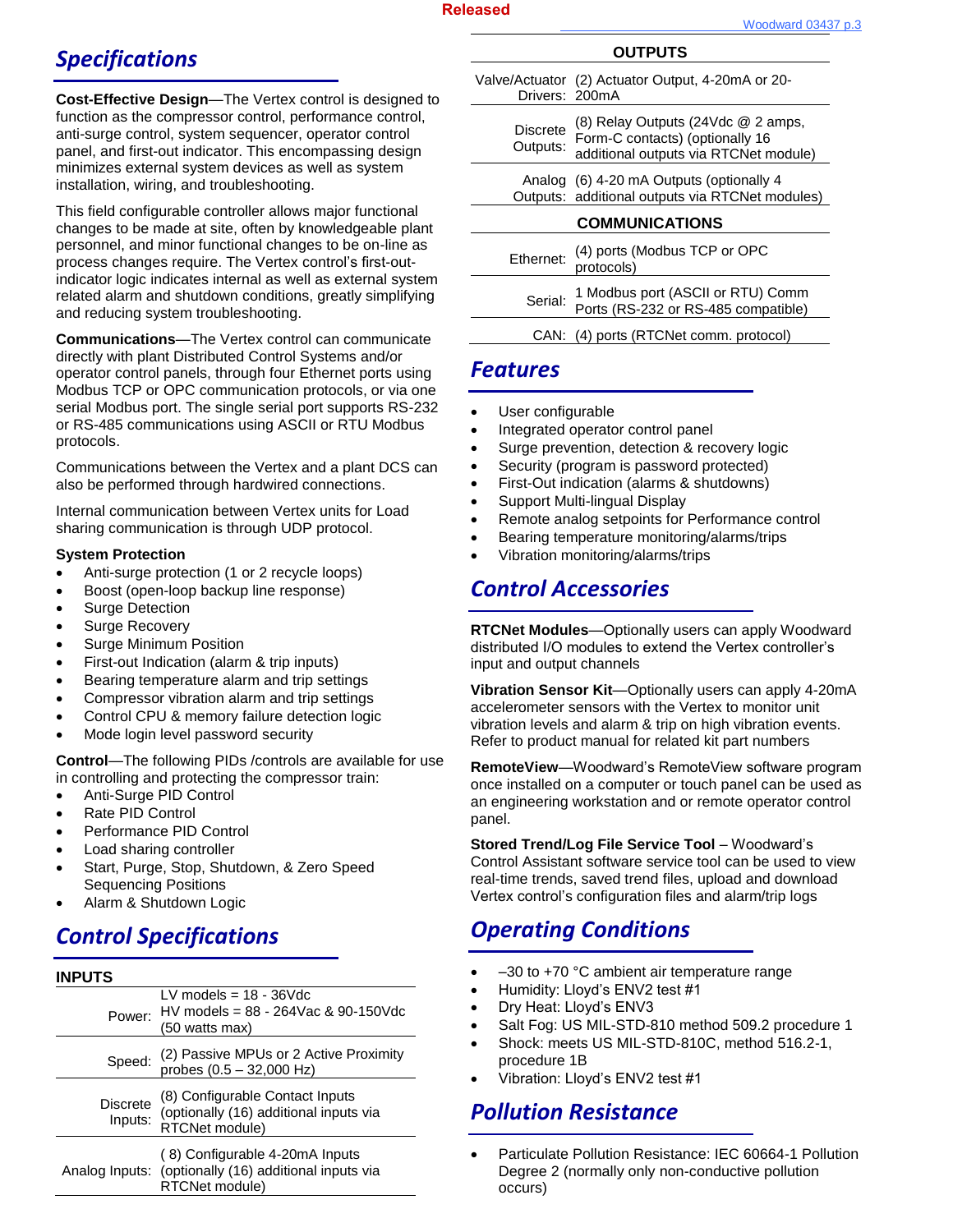#### **Released**

- IEC 60068-2-60:1995 Part 2.60 Methods 1 and 4 (Flowing Mixed Gas Corrosion Test)
- Gaseous Pollution Resistance: Module conformal coating withstands NO2, CO2, SO2, and H2S gases
- Will withstand levels typical of telecommunications and computer installations as defined by Battelle Labs Class III (between
- IEC60721-3-3 classification 3C1 and 3C2, light industrial to urban industrial, heavy traffic)

### *Regulatory Compliance*

#### **European Compliance for CE Marking**

These listings are limited to only those units bearing the CE Marking.

- EMC Directive: 2014/30/EU COUNCIL DIRECTIVE
- LVD Directive: 2014/35/EU COUNCIL DIRECTIVE
- ATEX Directive: 2014/34/EU COUNCIL DIRECTIVE 2, Category 3, Group IIG Ex ic nA IIC T4 X Gc IP20

#### **Other International Compliance**

• IECEx Ex ic nA IIC T4 Gc: Certificate No. IECEx CSA 15.0020X

#### **North American Compliance**

- CSA Listed for Ordinary Locations Certificate 70006135 (LR 79726)
- CSA Listed for Class I, Division 2, Groups A, B, C, and D, T4 at +70 °C: Certificate 70006135 (LR 79726)



**Figure 2. Basic Functional Control Diagram**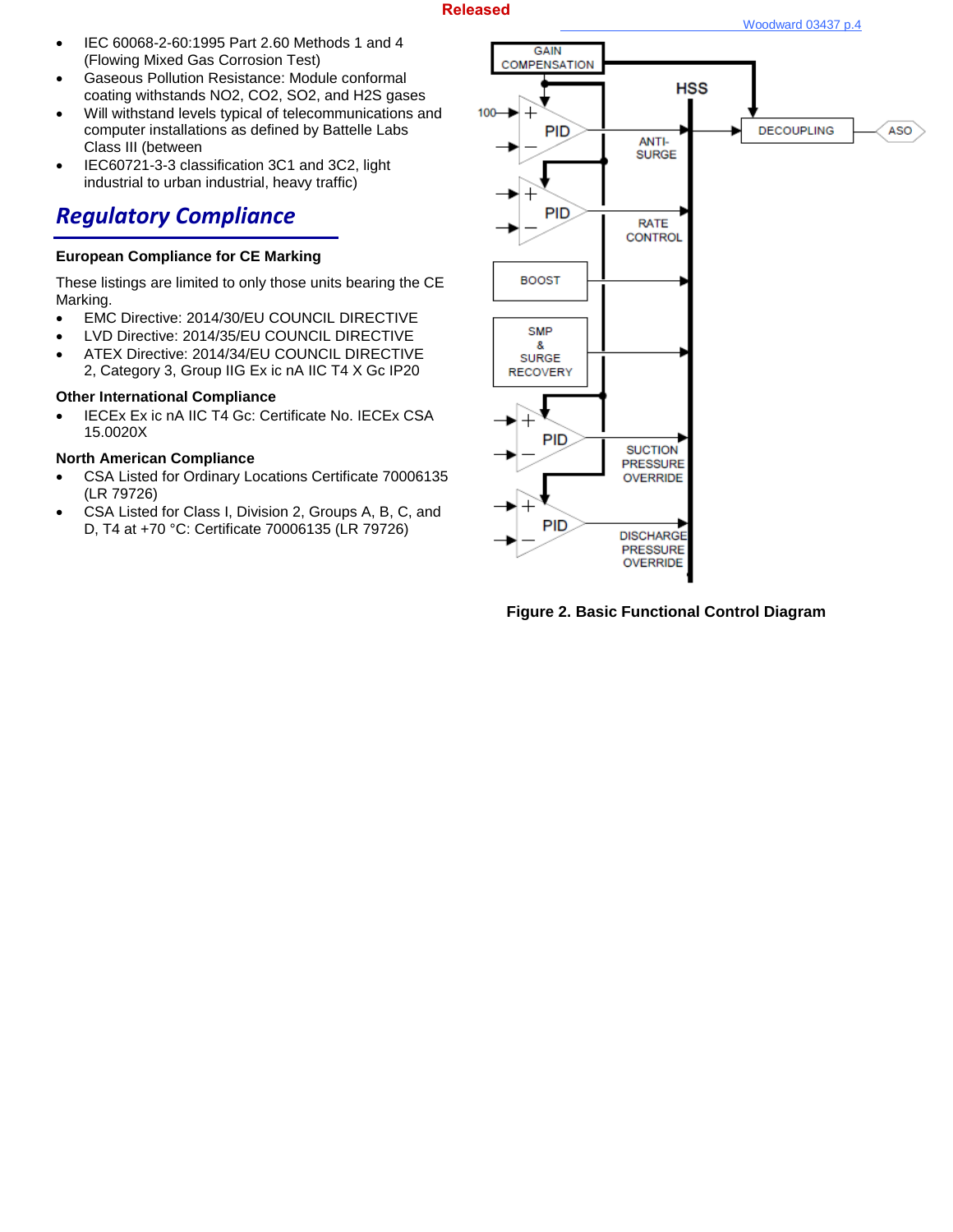



**Figure 3. Typical Motor Driven Compressor Application (with two recycle loops configured)**



**Figure 4. Typical Turbine Driven Compressor Application (with one recycle loop configured)**